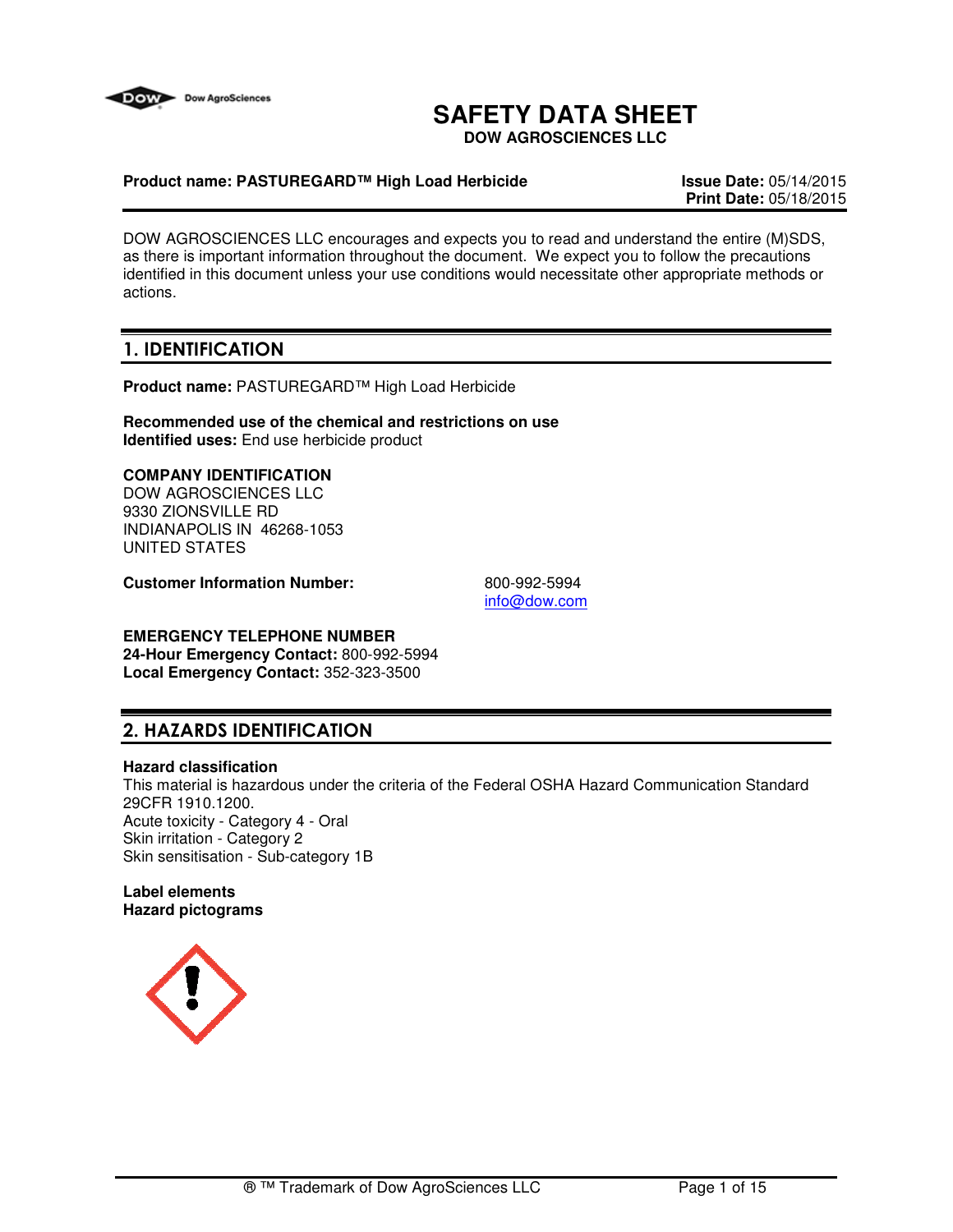#### Signal word: **WARNING!**

#### **Hazards**

Harmful if swallowed. Causes skin irritation. May cause an allergic skin reaction.

#### **Precautionary statements**

# **Prevention**

Avoid breathing dust/ fume/ gas/ mist/ vapours/ spray. Wash skin thoroughly after handling. Do not eat, drink or smoke when using this product. Contaminated work clothing should not be allowed out of the workplace. Wear protective gloves.

#### **Response**

IF SWALLOWED: Call a POISON CENTER or doctor/ physician if you feel unwell. Rinse mouth. IF ON SKIN: Wash with plenty of soap and water. If skin irritation or rash occurs: Get medical advice/ attention. Take off contaminated clothing and wash before reuse.

#### **Disposal**

Dispose of contents/ container to an approved waste disposal plant.

#### **Other hazards**

no data available

### 3. COMPOSITION/INFORMATION ON INGREDIENTS

This product is a mixture.

| <b>Component</b>                | <b>CASRN</b>  | Concentration                |
|---------------------------------|---------------|------------------------------|
|                                 |               |                              |
| Triclopyr-2-butoxyethyl ester   | 64700-56-7    | 45.07%                       |
| Fluroxypyr 1-methylheptyl ester | 81406-37-3    | 15.56%                       |
| 2-Ethylhexanol                  | 104-76-7      | $>= 1.2 - \epsilon = 2.4 \%$ |
| <b>Balance</b>                  | Not available | $>=$ 36.97 - $<=$ 38.17 %    |

### 4. FIRST AID MEASURES

#### **Description of first aid measures**

**General advice:** First Aid responders should pay attention to self-protection and use the recommended protective clothing (chemical resistant gloves, splash protection). If potential for exposure exists refer to Section 8 for specific personal protective equipment.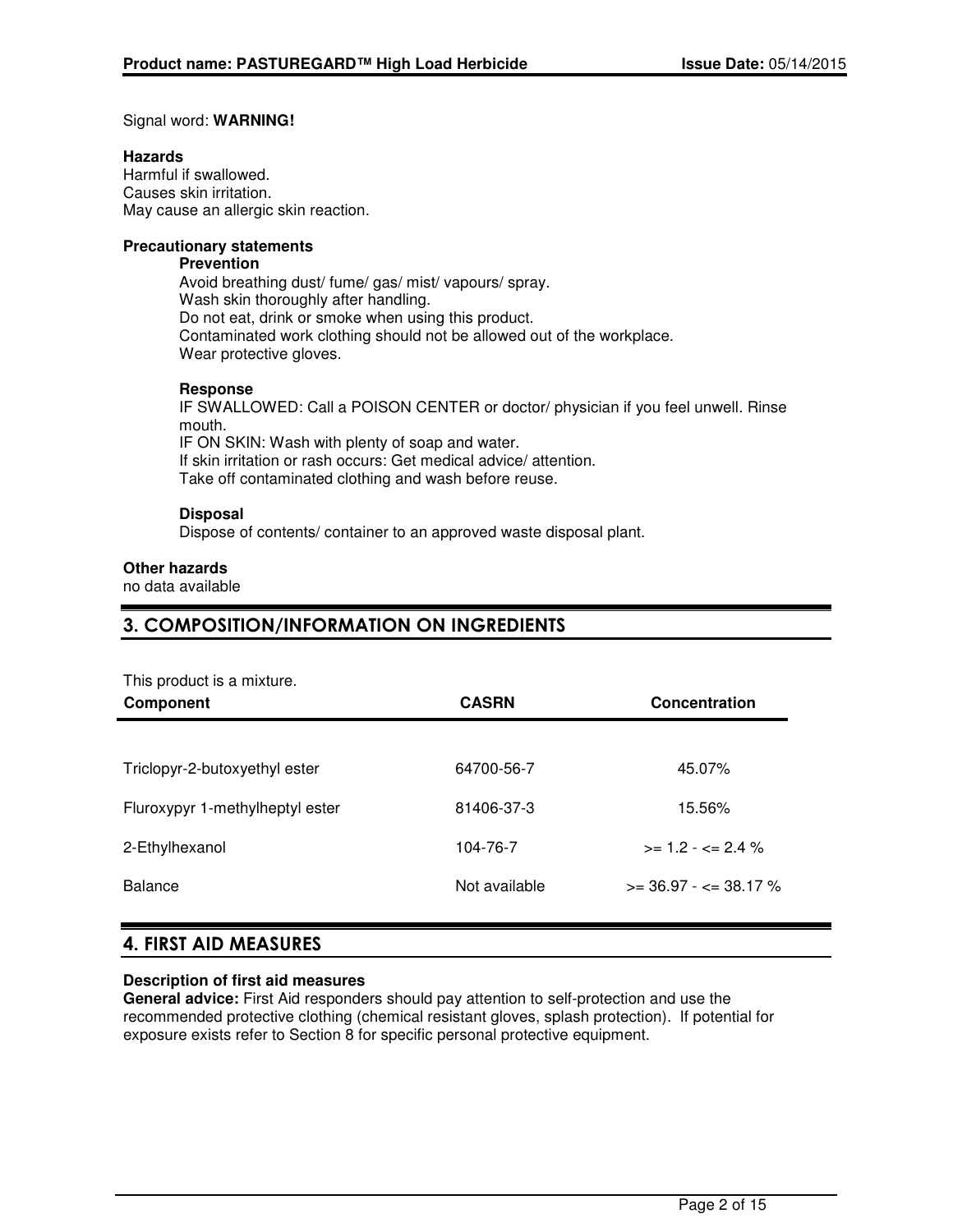**Inhalation:** Move person to fresh air. If person is not breathing, call an emergency responder or ambulance, then give artificial respiration; if by mouth to mouth use rescuer protection (pocket mask etc). Call a poison control center or doctor for treatment advice.

**Skin contact:** Take off contaminated clothing. Wash skin with soap and plenty of water for 15-20 minutes. Call a poison control center or doctor for treatment advice. Wash clothing before reuse. Shoes and other leather items which cannot be decontaminated should be disposed of properly.

**Eye contact:** Hold eyes open and rinse slowly and gently with water for 15-20 minutes. Remove contact lenses, if present, after the first 5 minutes, then continue rinsing eyes. Call a poison control center or doctor for treatment advice. Suitable emergency eye wash facility should be available in work area.

**Ingestion:** Call a poison control center or doctor immediately for treatment advice. Have person sip a glass of water if able to swallow. Do not induce vomiting unless told to do so by the poison control center or doctor. Never give anything by mouth to an unconscious person.

**Most important symptoms and effects, both acute and delayed:** Aside from the information found under Description of first aid measures (above) and Indication of immediate medical attention and special treatment needed (below), any additional important symptoms and effects are described in Section 11: Toxicology Information.

#### **Indication of any immediate medical attention and special treatment needed Notes to physician:** No specific antidote. Treatment of exposure should be directed at the control of symptoms and the clinical condition of the patient. Have the Safety Data Sheet, and if available, the product container or label with you when calling a poison control center or doctor, or going for treatment.

# 5. FIREFIGHTING MEASURES

**Suitable extinguishing media:** Water fog or fine spray. Dry chemical fire extinguishers. Carbon dioxide fire extinguishers. Foam. Do not use direct water stream. May spread fire. Alcohol resistant foams (ATC type) are preferred. General purpose synthetic foams (including AFFF) or protein foams may function, but will be less effective.

**Unsuitable extinguishing media:** no data available

#### **Special hazards arising from the substance or mixture**

**Hazardous combustion products:** During a fire, smoke may contain the original material in addition to combustion products of varying composition which may be toxic and/or irritating. Combustion products may include and are not limited to: Nitrogen oxides. Hydrogen fluoride. Hydrogen chloride. Carbon monoxide. Carbon dioxide.

**Unusual Fire and Explosion Hazards:** Container may rupture from gas generation in a fire situation. Violent steam generation or eruption may occur upon application of direct water stream to hot liquids.

#### **Advice for firefighters**

**Fire Fighting Procedures:** Keep people away. Isolate fire and deny unnecessary entry. Use water spray to cool fire exposed containers and fire affected zone until fire is out and danger of reignition has passed. Fight fire from protected location or safe distance. Consider the use of unmanned hose holders or monitor nozzles. Immediately withdraw all personnel from the area in case of rising sound from venting safety device or discoloration of the container. Burning liquids may be extinguished by dilution with water. Do not use direct water stream. May spread fire. Move container from fire area if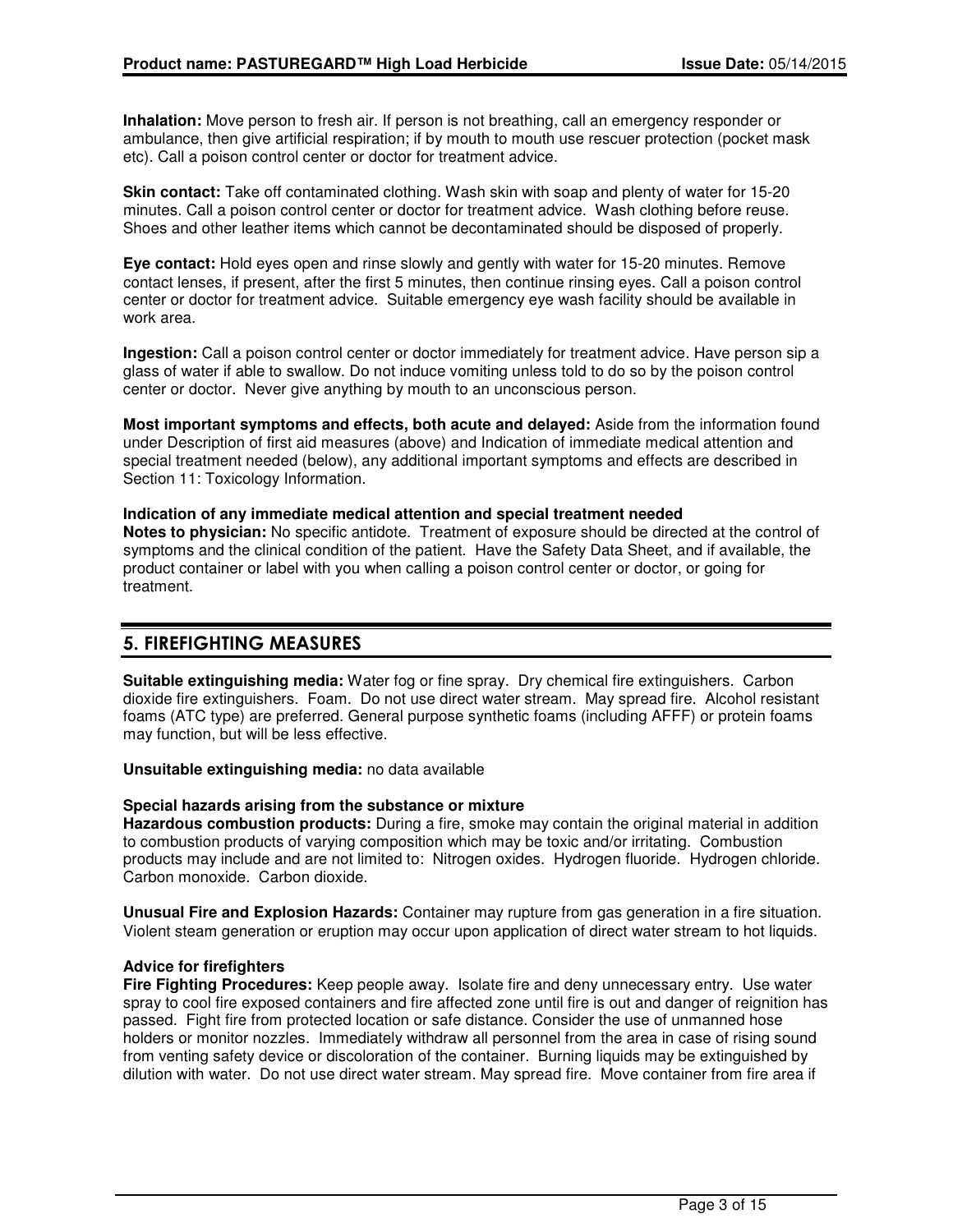this is possible without hazard. Burning liquids may be moved by flushing with water to protect personnel and minimize property damage. Contain fire water run-off if possible. Fire water run-off, if not contained, may cause environmental damage. Review the "Accidental Release Measures" and the "Ecological Information" sections of this (M)SDS.

**Special protective equipment for firefighters:** Wear positive-pressure self-contained breathing apparatus (SCBA) and protective fire fighting clothing (includes fire fighting helmet, coat, trousers, boots, and gloves). If protective equipment is not available or not used, fight fire from a protected location or safe distance.

# 6. ACCIDENTAL RELEASE MEASURES

**Personal precautions, protective equipment and emergency procedures:** Isolate area. Keep unnecessary and unprotected personnel from entering the area. Refer to section 7, Handling, for additional precautionary measures. Use appropriate safety equipment. For additional information, refer to Section 8, Exposure Controls and Personal Protection.

**Environmental precautions:** Prevent from entering into soil, ditches, sewers, waterways and/or groundwater. See Section 12, Ecological Information.

**Methods and materials for containment and cleaning up:** Contain spilled material if possible. Small spills: Absorb with materials such as: Clay. Dirt. Sand. Sweep up. Collect in suitable and properly labeled containers. Large spills: Contact Dow AgroSciences for clean-up assistance. See Section 13, Disposal Considerations, for additional information.

### 7. HANDLING AND STORAGE

**Precautions for safe handling:** Keep out of reach of children. Do not swallow. Avoid breathing vapor or mist. Avoid contact with eyes, skin, and clothing. Use with adequate ventilation. Wash thoroughly after handling. See Section 8, EXPOSURE CONTROLS AND PERSONAL PROTECTION.

**Conditions for safe storage:** Store in a dry place. Store in original container. Keep container tightly closed when not in use. Do not store near food, foodstuffs, drugs or potable water supplies.

# 8. EXPOSURE CONTROLS/PERSONAL PROTECTION

#### **Control parameters**

Exposure limits are listed below, if they exist.

| Component                          | Regulation | <b>Type of listing</b> | Value/Notation   |
|------------------------------------|------------|------------------------|------------------|
| Triclopyr-2-butoxyethyl ester      | Dow IHG    | TWA                    | $2 \text{ ma/m}$ |
|                                    | Dow IHG    | TWA                    | SKIN, DSEN, BEI  |
| Fluroxypyr 1-methylheptyl<br>ester | Dow IHG    | TWA                    | 10 $mq/m3$       |

RECOMMENDATIONS IN THIS SECTION ARE FOR MANUFACTURING, COMMERCIAL BLENDING AND PACKAGING WORKERS. APPLICATORS AND HANDLERS SHOULD SEE THE PRODUCT LABEL FOR PROPER PERSONAL PROTECTIVE EQUIPMENT AND CLOTHING.

#### **Exposure controls**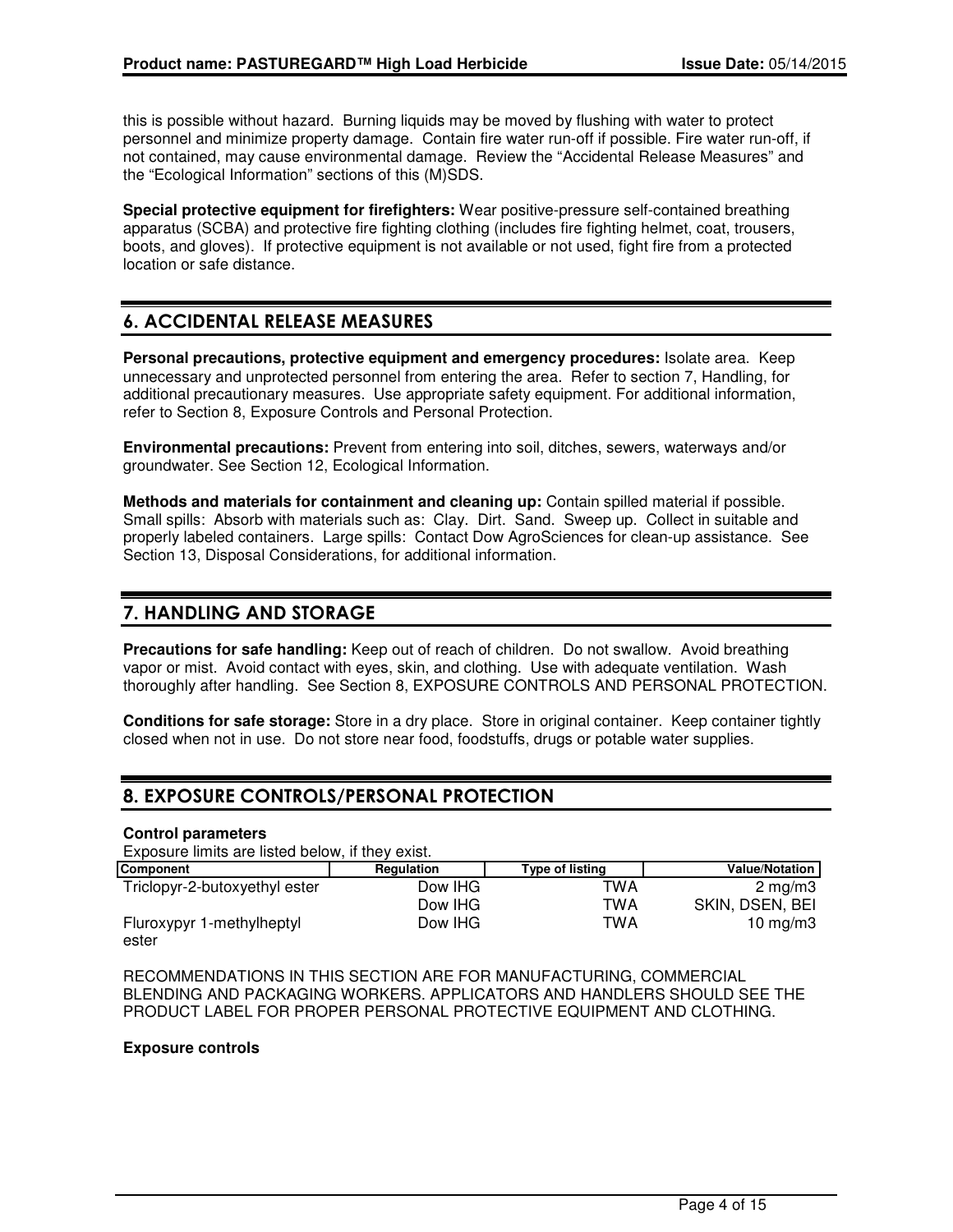**Engineering controls:** Use local exhaust ventilation, or other engineering controls to maintain airborne levels below exposure limit requirements or guidelines. If there are no applicable exposure limit requirements or guidelines, general ventilation should be sufficient for most operations. Local exhaust ventilation may be necessary for some operations.

#### **Individual protection measures**

**Eye/face protection:** Use safety glasses (with side shields).

### **Skin protection**

**Hand protection:** Use gloves chemically resistant to this material. Examples of preferred glove barrier materials include: Butyl rubber. Chlorinated polyethylene. Neoprene. Polyethylene. Ethyl vinyl alcohol laminate ("EVAL"). Examples of acceptable glove barrier materials include: Natural rubber ("latex"). Nitrile/butadiene rubber ("nitrile" or "NBR"). Polyvinyl chloride ("PVC" or "vinyl"). Viton. NOTICE: The selection of a specific glove for a particular application and duration of use in a workplace should also take into account all relevant workplace factors such as, but not limited to: Other chemicals which may be handled, physical requirements (cut/puncture protection, dexterity, thermal protection), potential body reactions to glove materials, as well as the instructions/specifications provided by the glove supplier.

**Other protection:** Use protective clothing chemically resistant to this material. Selection of specific items such as face shield, boots, apron, or full body suit will depend on the task.

**Respiratory protection:** Respiratory protection should be worn when there is a potential to exceed the exposure limit requirements or guidelines. If there are no applicable exposure limit requirements or guidelines, wear respiratory protection when adverse effects, such as respiratory irritation or discomfort have been experienced, or where indicated by your risk assessment process. For most conditions no respiratory protection should be needed; however, if discomfort is experienced, use an approved air-purifying respirator. The following should be effective types of air-purifying respirators: Organic vapor cartridge with a particulate pre-filter.

# 9. PHYSICAL AND CHEMICAL PROPERTIES

#### **Appearance**

| <b>Physical state</b>                            | Liquid.                                                               |
|--------------------------------------------------|-----------------------------------------------------------------------|
| Color                                            | Yellow                                                                |
| Odor                                             | Sweet                                                                 |
| <b>Odor Threshold</b>                            | No test data available                                                |
| pH                                               | 4.91 1% pH Electrode                                                  |
| <b>Melting point/range</b>                       | Not applicable                                                        |
| <b>Freezing point</b>                            | No test data available                                                |
| Boiling point (760 mmHg)                         | No test data available                                                |
| <b>Flash point</b>                               | closed cup > 100 °C ( > 212 °F) Pensky-Martens Closed Cup<br>ASTM D93 |
| <b>Evaporation Rate (Butyl Acetate)</b><br>$= 1$ | No test data available                                                |
| Flammability (solid, gas)                        | Not Applicable                                                        |
| <b>Lower explosion limit</b>                     | No test data available                                                |
| <b>Upper explosion limit</b>                     | No test data available                                                |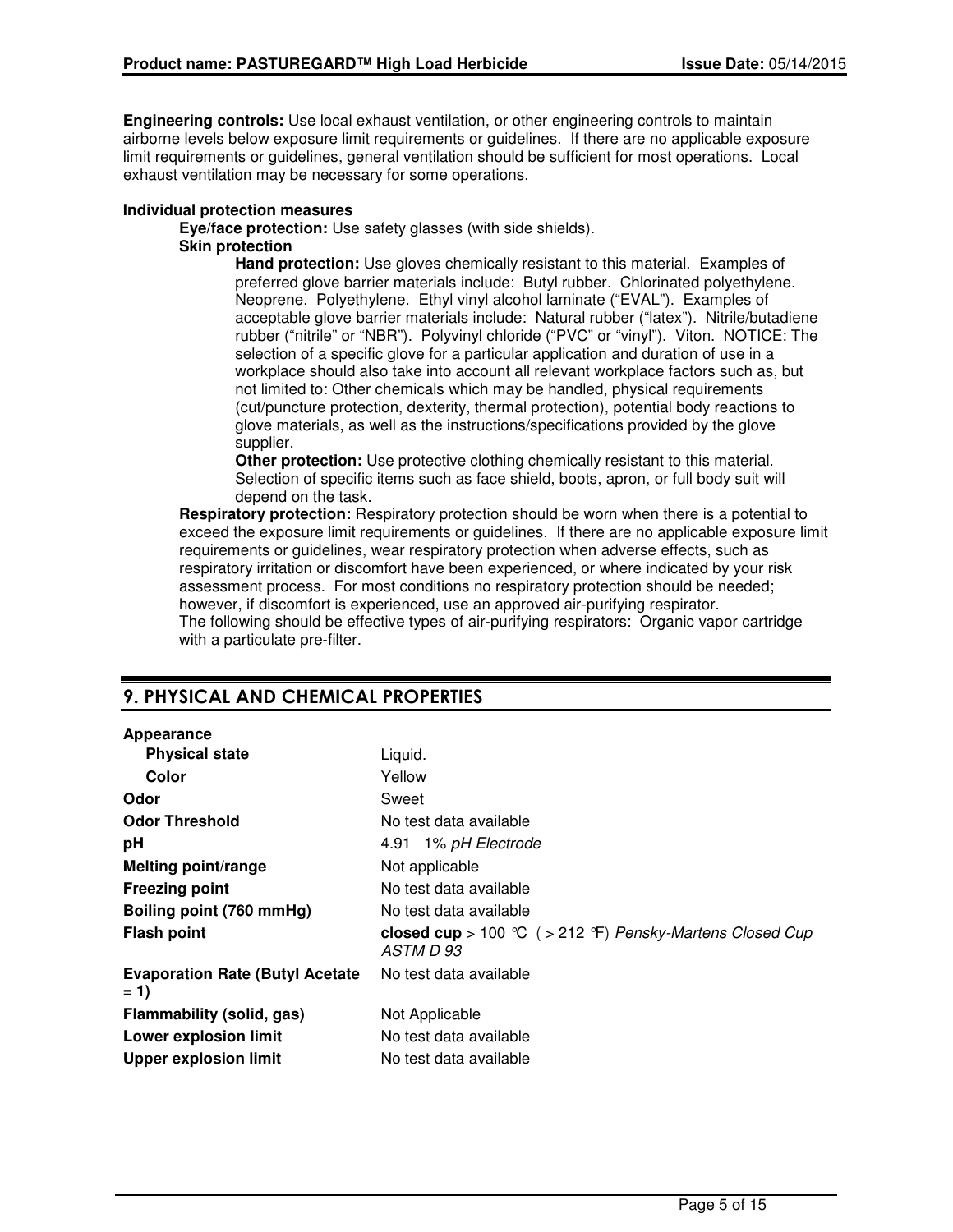| <b>Vapor Pressure</b>                             | No test data available                              |
|---------------------------------------------------|-----------------------------------------------------|
| Relative Vapor Density (air $= 1$ )               | No test data available                              |
| Relative Density (water $= 1$ )                   | No test data available                              |
| <b>Water solubility</b>                           | emulsifiable                                        |
| <b>Partition coefficient: n-</b><br>octanol/water | no data available                                   |
| <b>Auto-ignition temperature</b>                  | No test data available                              |
| <b>Decomposition temperature</b>                  | No test data available                              |
| <b>Kinematic Viscosity</b>                        | 15.1 mm2/s at 39.9 °C (103.8 °F)                    |
| <b>Explosive properties</b>                       | no data available                                   |
| <b>Oxidizing properties</b>                       | no data available                                   |
| <b>Liquid Density</b>                             | 1.11 g/cm3 at 20 $°C$ (68 °F) Digital density meter |
| Molecular weight                                  | no data available                                   |

NOTE: The physical data presented above are typical values and should not be construed as a specification.

# 10. STABILITY AND REACTIVITY

**Reactivity:** no data available

**Chemical stability:** Stable under recommended storage conditions. See Storage, Section 7.

**Possibility of hazardous reactions:** Polymerization will not occur.

**Conditions to avoid:** Exposure to elevated temperatures can cause product to decompose. Generation of gas during decomposition can cause pressure in closed systems.

**Incompatible materials:** Avoid contact with oxidizing materials. Avoid contact with: Acids. Bases.

**Hazardous decomposition products:** Decomposition products depend upon temperature, air supply and the presence of other materials. Decomposition products can include and are not limited to: Hydrogen chloride. Hydrogen fluoride. Nitrogen oxides. Toxic gases are released during decomposition.

# 11. TOXICOLOGICAL INFORMATION

Toxicological information appears in this section when such data is available.

#### **Acute toxicity**

#### **Acute oral toxicity**

Low toxicity if swallowed. Small amounts swallowed incidentally as a result of normal handling operations are not likely to cause injury; however, swallowing larger amounts may cause injury.

As product: LD50, Rat, female, 1,760 mg/kg OECD 401 or equivalent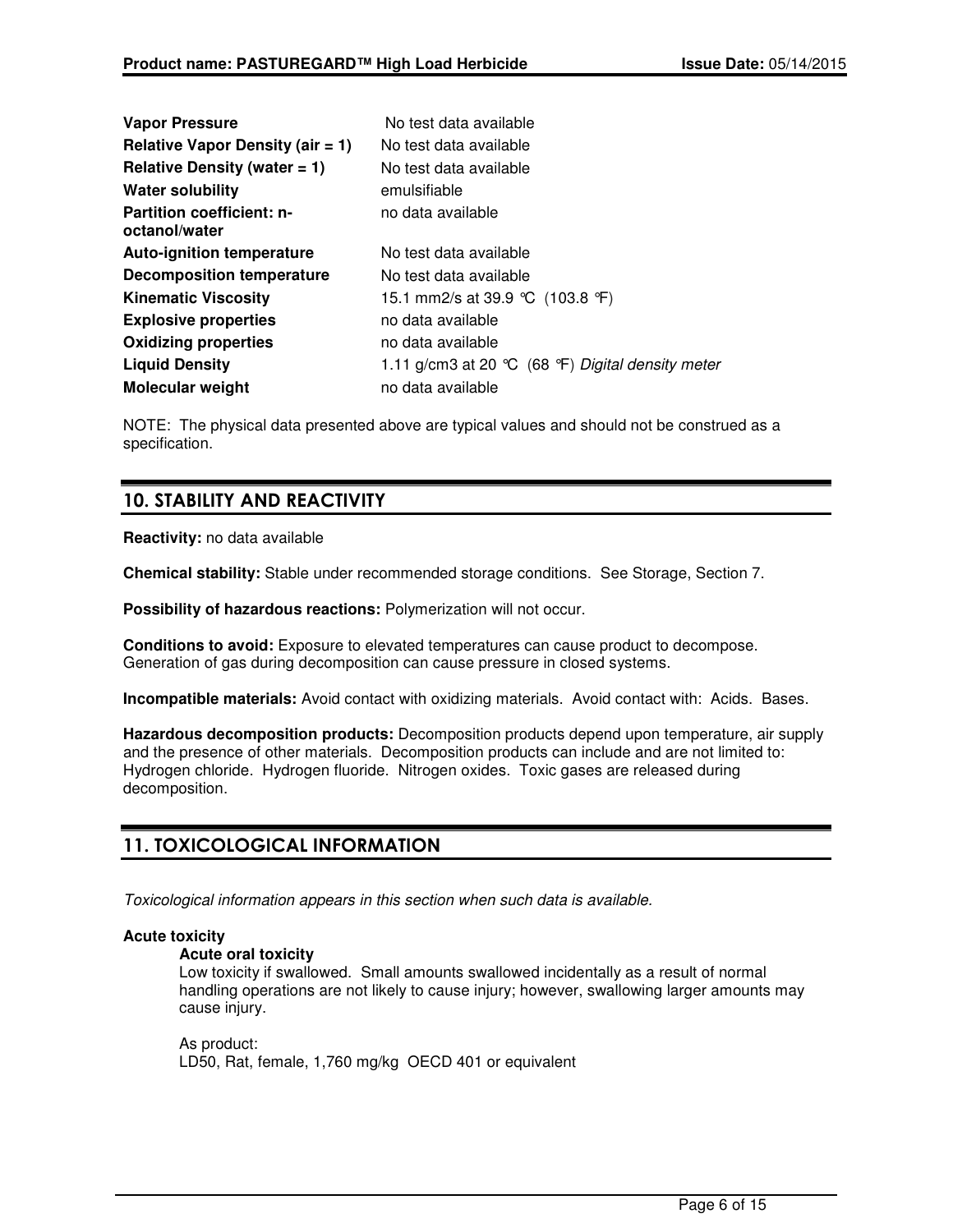#### **Acute dermal toxicity**

Prolonged skin contact is unlikely to result in absorption of harmful amounts.

As product: LD50, Rabbit, > 5,000 mg/kg OECD Test Guideline 402

#### **Acute inhalation toxicity**

No adverse effects are anticipated from single exposure to mist. Excessive exposure may cause irritation to upper respiratory tract (nose and throat).

As product: LC50, Rat, 4 Hour, Liquid aerosol., > 5.14 mg/l OECD Test Guideline 403

#### **Skin corrosion/irritation**

Brief contact may cause moderate skin irritation with local redness.

#### **Serious eye damage/eye irritation**

May cause slight eye irritation. May cause slight temporary corneal injury.

#### **Sensitization**

Has demonstrated the potential for contact allergy in mice.

For respiratory sensitization: No relevant data found.

#### **Specific Target Organ Systemic Toxicity (Single Exposure)**

Product test data not available.

#### **Specific Target Organ Systemic Toxicity (Repeated Exposure)**

For the active ingredient(s): Triclopyr butoxyethyl ester. In animals, effects have been reported on the following organs: Kidney. Liver.

For the minor component(s): In animals, effects have been reported on the following organs: Blood. Kidney. Liver. Spleen.

#### **Carcinogenicity**

For similar active ingredient(s). Triclopyr. Fluroxypyr-meptyl. Did not cause cancer in laboratory animals.

#### **Teratogenicity**

For the active ingredient(s): Has been toxic to the fetus in laboratory animals at doses toxic to the mother. Did not cause birth defects in laboratory animals.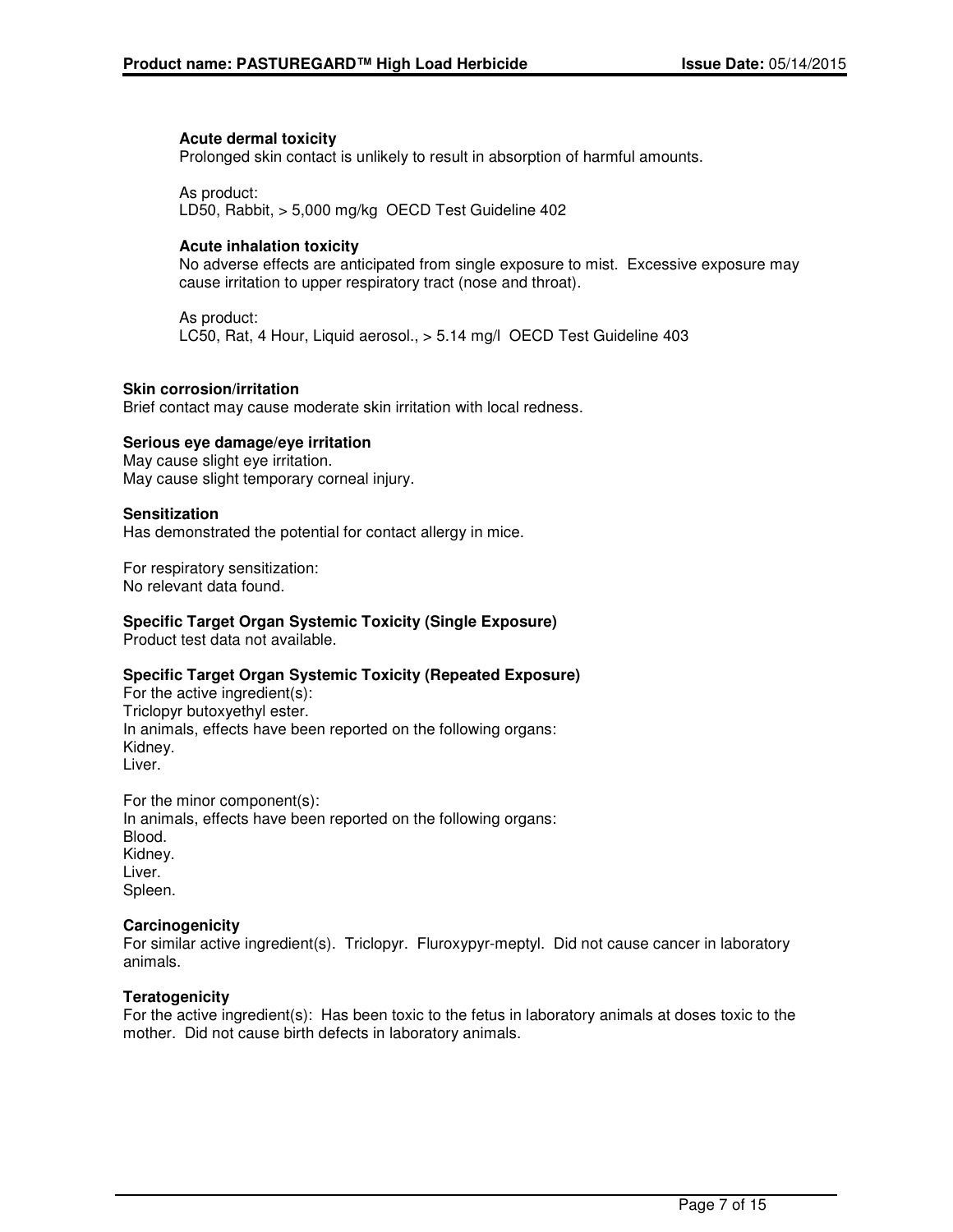For the minor component(s): Has been toxic to the fetus in laboratory animals at doses toxic to the mother. Has caused birth defects in laboratory animals only at doses toxic to the mother.

#### **Reproductive toxicity**

For similar active ingredient(s). Triclopyr. In laboratory animal studies, effects on reproduction have been seen only at doses that produced significant toxicity to the parent animals. For the active ingredient(s): fluroxypyr methylheptyl ester In animal studies, did not interfere with reproduction.

#### **Mutagenicity**

For the active ingredient(s): In vitro genetic toxicity studies were negative. Animal genetic toxicity studies were negative.

#### **Aspiration Hazard**

Based on available information, aspiration hazard could not be determined.

#### **COMPONENTS INFLUENCING TOXICOLOGY:**

#### **Triclopyr-2-butoxyethyl ester**

**Specific Target Organ Systemic Toxicity (Single Exposure)** Evaluation of available data suggests that this material is not an STOT-SE toxicant.

#### **2-Ethylhexanol**

**Specific Target Organ Systemic Toxicity (Single Exposure)** May cause respiratory irritation. Route of Exposure: Inhalation Target Organs: Respiratory Tract

### 12. ECOLOGICAL INFORMATION

Ecotoxicological information appears in this section when such data is available.

#### **Toxicity**

#### **Triclopyr-2-butoxyethyl ester**

#### **Acute toxicity to fish**

Material is highly toxic to aquatic organisms on an acute basis (LC50/EC50 between 0.1 and 1 mg/L in the most sensitive species tested).

LC50, Lepomis macrochirus (Bluegill sunfish), flow-through test, 96 Hour, 0.36 mg/l LC50, Fish., 96 Hour, 0.310 mg/l

#### **Acute toxicity to aquatic invertebrates**

EC50, Daphnia magna (Water flea), 48 Hour, 2.9 mg/l, OECD Test Guideline 202

#### **Acute toxicity to algae/aquatic plants**

ErC50, Pseudokirchneriella subcapitata (green algae), 96 Hour, Growth rate inhibition, > 3.00 mg/l, OECD Test Guideline 201 EbC50, diatom Navicula sp., 120 Hour, Biomass, 0.193 mg/l EbC50, Lemna gibba, Biomass, 2.2 mg/l

#### **Chronic toxicity to fish**

NOEC, Rainbow trout (Oncorhynchus mykiss), 0.0263 mg/l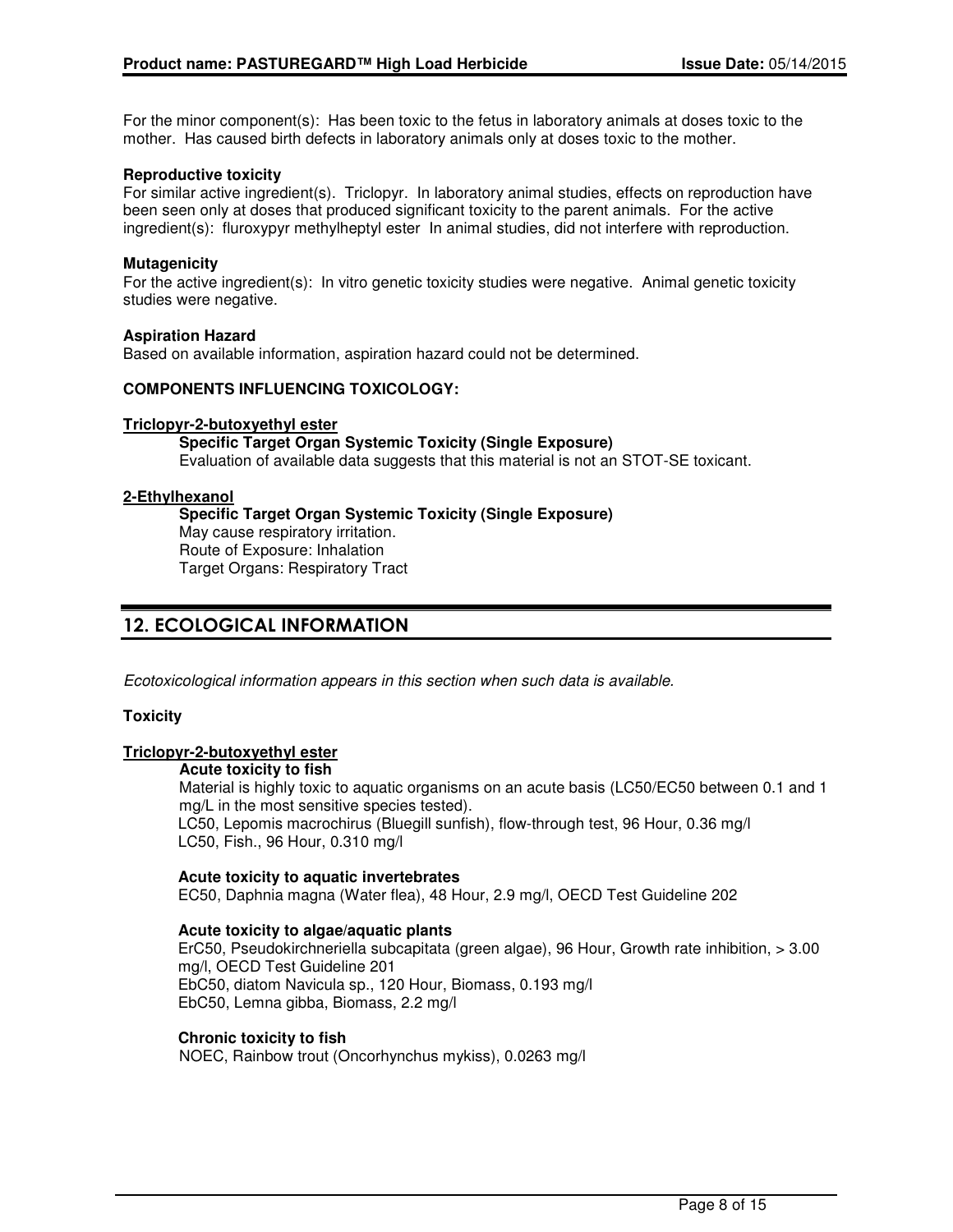#### **Chronic toxicity to aquatic invertebrates**

NOEC, Daphnia magna (Water flea), 21 d, number of offspring, 1.6 mg/l LOEC, Daphnia magna (Water flea), 21 d, number of offspring, 5.1 mg/l MATC (Maximum Acceptable Toxicant Level), Daphnia magna (Water flea), 21 d, number of offspring, 2.9 mg/l

#### **Toxicity to Above Ground Organisms**

Material is slightly toxic to birds on an acute basis (LD50 between 501 and 2000 mg/kg). Material is slightly toxic to birds on a dietary basis (LC50 between 1001 and 5000 ppm). oral LD50, Colinus virginianus (Bobwhite quail), 21 d, 735 mg/kgmg/kg bodyweight. dietary LC50, Colinus virginianus (Bobwhite quail), 8 d, 1,890 mg/kgmg/kg bodyweight. oral LD50, Apis mellifera (bees), 48 Hour, mortality, > 110µg/bee contact LD50, Apis mellifera (bees), 48 Hour, mortality, > 100µg/bee

#### **Toxicity to soil-dwelling organisms**

LC50, Eisenia fetida (earthworms), 14 d, > 1,042 mg/kg LC50, Eisenia fetida (earthworms), 14 d, > 521 mg/kg

#### **Fluroxypyr 1-methylheptyl ester**

#### **Acute toxicity to fish**

Material is very highly toxic to aquatic organisms on an acute basis (LC50/EC50 <0.1 mg/L in the most sensitive species).

LC50, Oncorhynchus mykiss (rainbow trout), semi-static test, 96 Hour, > 0.225 mg/l, OECD Test Guideline 203 or Equivalent

Toxicity to aquatic species occurs at concentrations above material's water solubility.

#### **Acute toxicity to aquatic invertebrates**

EC50, Daphnia magna (Water flea), semi-static test, 48 Hour, > 0.183 mg/l, OECD Test Guideline 202 or Equivalent Toxicity to aquatic species occurs at concentrations above material's water solubility.

#### **Acute toxicity to algae/aquatic plants**

ErC50, diatom Navicula sp., static test, 72 Hour, 0.24 mg/l, OECD Test Guideline 201 or **Equivalent** EbC50, alga Scenedesmus sp., 72 Hour, > 0.47 mg/l

ErC50, Pseudokirchneriella subcapitata (green algae), 72 Hour, > 1.410 mg/l EC50, Lemna gibba, 14 d, > 2.31 mg/l

#### **Chronic toxicity to fish**

NOEC, Rainbow trout (Oncorhynchus mykiss), 0.32 mg/l

#### **Toxicity to Above Ground Organisms**

Material is practically non-toxic to birds on an acute basis (LD50 > 2000 mg/kg). Material is practically non-toxic to birds on a dietary basis (LC50 > 5000 ppm). oral LD50, Colinus virginianus (Bobwhite quail), 5 d, > 2000mg/kg bodyweight. dietary LC50, Colinus virginianus (Bobwhite quail), > 5000mg/kg diet. oral LD50, Apis mellifera (bees), 48 Hour, > 100micrograms/bee contact LD50, Apis mellifera (bees), 48 Hour, > 100micrograms/bee

#### **Toxicity to soil-dwelling organisms**

LC50, Eisenia fetida (earthworms), > 1,000 mg/kg

#### **2-Ethylhexanol**

**Acute toxicity to fish**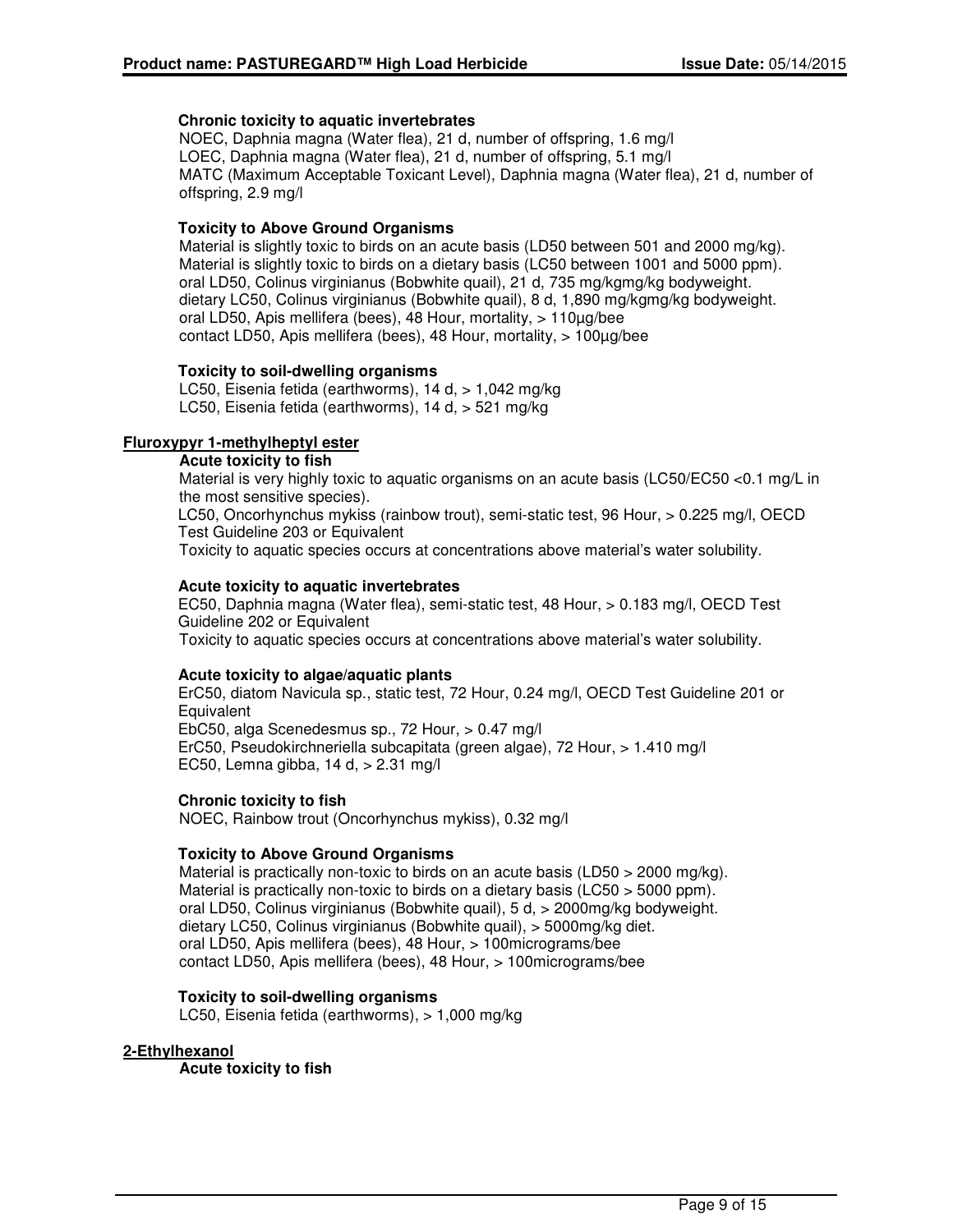Material is slightly toxic to aquatic organisms on an acute basis (LC50/EC50 between 10 and 100 mg/L in the most sensitive species tested). LC50, Oncorhynchus mykiss (rainbow trout), 96 Hour, 32 - 37 mg/l

#### **Acute toxicity to aquatic invertebrates**

LC50, Daphnia magna (Water flea), 48 Hour, 35.2 mg/l, OECD Test Guideline 202 EC50, Daphnia magna (Water flea), 48 Hour, 39 mg/l, OECD Test Guideline 202 or Equivalent

#### **Acute toxicity to algae/aquatic plants**

ErC50, Pseudokirchneriella subcapitata (green algae), 72 Hour, Growth rate inhibition, 11.5 mg/l, OECD Test Guideline 201

#### **Toxicity to bacteria**

EC50, Bacteria, 16 Hour, 256 - 320 mg/l

#### **Balance**

**Acute toxicity to fish** No relevant data found.

#### **Persistence and degradability**

#### **Triclopyr-2-butoxyethyl ester**

**Biodegradability:** Chemical degradation (hydrolysis) is expected in the environment. Material is expected to biodegrade very slowly (in the environment). Fails to pass OECD/EEC tests for ready biodegradability. 10-day Window: Fail **Biodegradation:** 18 %

**Exposure time:** 28 d **Method:** OECD Test Guideline 301B or Equivalent

**Theoretical Oxygen Demand:** 1.39 mg/mg

#### **Biological oxygen demand (BOD)**

| Incubation<br>Time | <b>BOD</b> |
|--------------------|------------|
|                    | 0.004      |
|                    | mg/mg      |

#### **Stability in Water (1/2-life)**

Hydrolysis, half-life, 8.7 d, pH 7, Half-life Temperature 25 °C

#### **Photodegradation Atmospheric half-life:** 5.6 Hour **Method:** Estimated.

#### **Fluroxypyr 1-methylheptyl ester**

**Biodegradability:** Material is not readily biodegradable according to OECD/EEC guidelines. 10-day Window: Fail **Biodegradation:** 32 % **Exposure time:** 28 d **Method:** OECD Test Guideline 301D or Equivalent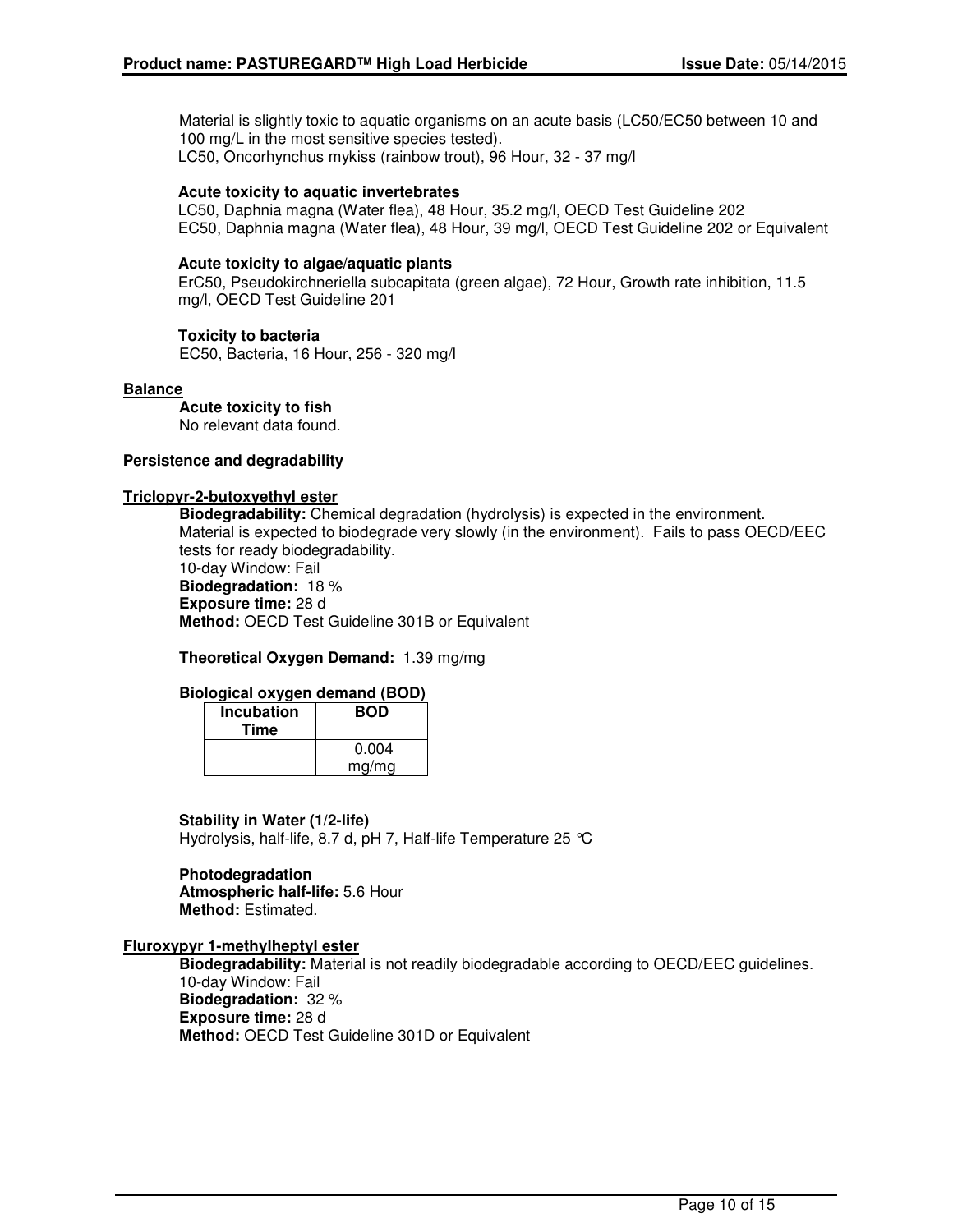**Theoretical Oxygen Demand:** 2.2 mg/mg

**Stability in Water (1/2-life)** , half-life, 454 d

### **2-Ethylhexanol**

**Biodegradability:** Material is readily biodegradable. Passes OECD test(s) for ready biodegradability. Material is ultimately biodegradable (reaches > 70% mineralization in OECD test(s) for inherent biodegradability). 10-day Window: Pass **Biodegradation:** 68 % **Exposure time:** 17 d **Method:** OECD Test Guideline 301B or Equivalent 10-day Window: Not applicable **Biodegradation:** > 95 % **Exposure time:** 5 d **Method:** OECD Test Guideline 302B or Equivalent

**Theoretical Oxygen Demand:** 2.95 mg/mg

**Chemical Oxygen Demand:** 2.70 mg/mg

#### **Biological oxygen demand (BOD)**

| <b>Incubation</b><br><b>Time</b> | <b>BOD</b> |
|----------------------------------|------------|
| 5 d                              | $26 - 70%$ |
| 10 d                             | 75 - 81 %  |
| 20d                              | 86 - 87 %  |

#### **Photodegradation**

**Test Type:** Half-life (indirect photolysis) **Sensitizer:** OH radicals **Atmospheric half-life:** 9.7 Hour **Method:** Estimated.

#### **Balance**

**Biodegradability:** No relevant data found.

#### **Bioaccumulative potential**

#### **Triclopyr-2-butoxyethyl ester**

**Bioaccumulation:** Bioconcentration potential is moderate (BCF between 100 and 3000 or Log Pow between 3 and 5). **Partition coefficient: n-octanol/water(log Pow):** 4.62

**Bioconcentration factor (BCF):** 110 Fish.

#### **Fluroxypyr 1-methylheptyl ester**

**Bioaccumulation:** Bioconcentration potential is low (BCF < 100 or Log Pow < 3). **Partition coefficient: n-octanol/water(log Pow):** 5.04 Measured **Bioconcentration factor (BCF):** 26 Oncorhynchus mykiss (rainbow trout) Measured

#### **2-Ethylhexanol**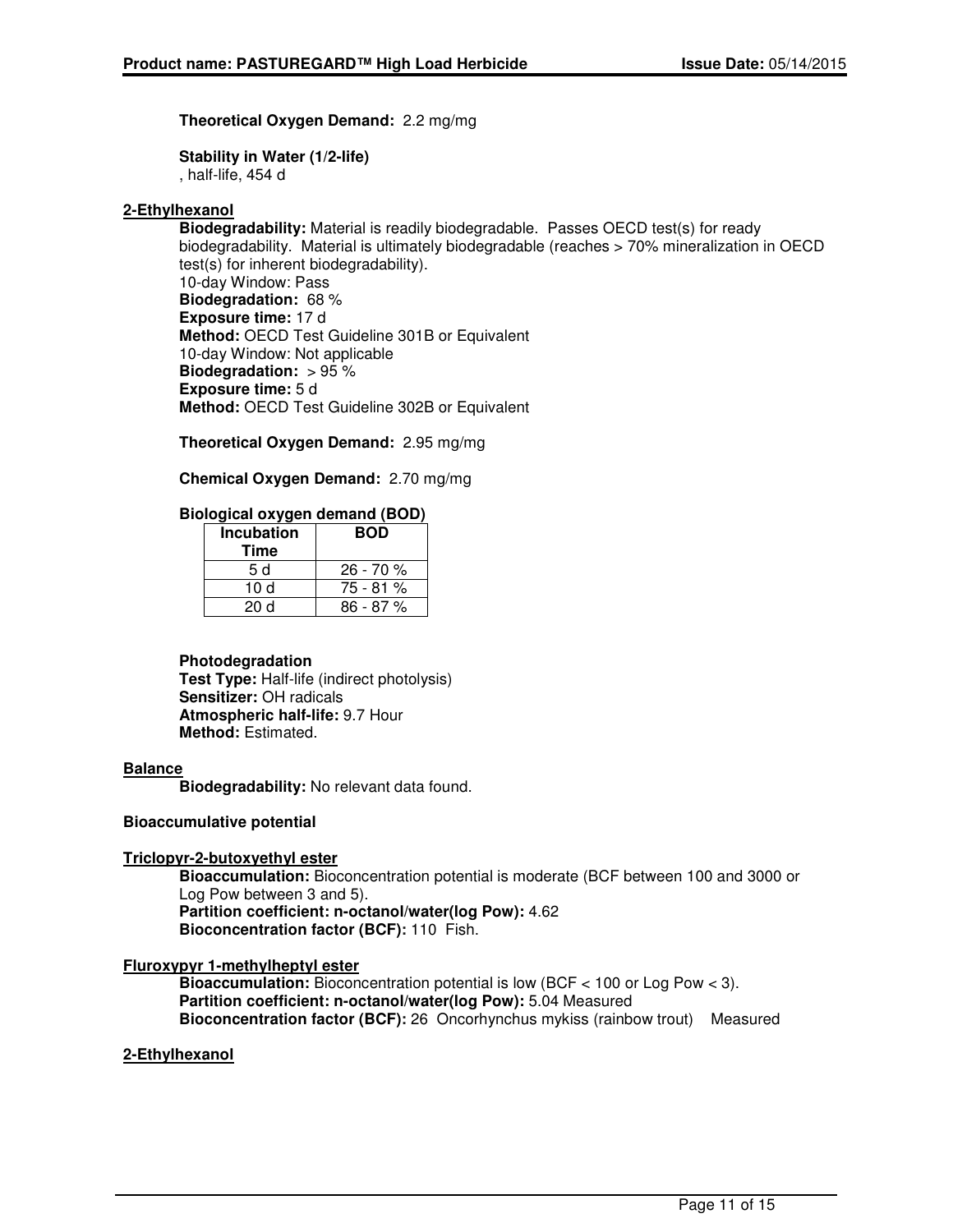**Bioaccumulation:** Bioconcentration potential is moderate (BCF between 100 and 3000 or Log Pow between 3 and 5). **Partition coefficient: n-octanol/water(log Pow):** 3.1 Measured

#### **Balance**

**Bioaccumulation:** No relevant data found.

#### **Mobility in soil**

#### **Triclopyr-2-butoxyethyl ester**

Calculation of meaningful sorption data was not possible due to very rapid degradation in the soil. For the degradation product: Triclopyr. Potential for mobility in soil is very high (Koc between 0 and 50).

#### **Fluroxypyr 1-methylheptyl ester**

Expected to be relatively immobile in soil (Koc > 5000). **Partition coefficient(Koc):** 6200 - 43000

#### **2-Ethylhexanol**

Potential for mobility in soil is low (Koc between 500 and 2000). **Partition coefficient(Koc):** 800 Estimated.

#### **Balance**

No relevant data found.

### 13. DISPOSAL CONSIDERATIONS

**Disposal methods:** If wastes and/or containers cannot be disposed of according to the product label directions, disposal of this material must be in accordance with your local or area regulatory authorities. This information presented below only applies to the material as supplied. The identification based on characteristic(s) or listing may not apply if the material has been used or otherwise contaminated. It is the responsibility of the waste generator to determine the toxicity and physical properties of the material generated to determine the proper waste identification and disposal methods in compliance with applicable regulations. If the material as supplied becomes a waste, follow all applicable regional, national and local laws.

### 14. TRANSPORT INFORMATION

**DOT**

Not regulated for transport

#### **Classification for SEA transport (IMO-IMDG):**

**Proper shipping name** ENVIRONMENTALLY HAZARDOUS SUBSTANCE, LIQUID, N.O.S.(Triclopyr, Fluroxypyr) **UN number** UN 3082 **Class** 9 **Packing group III**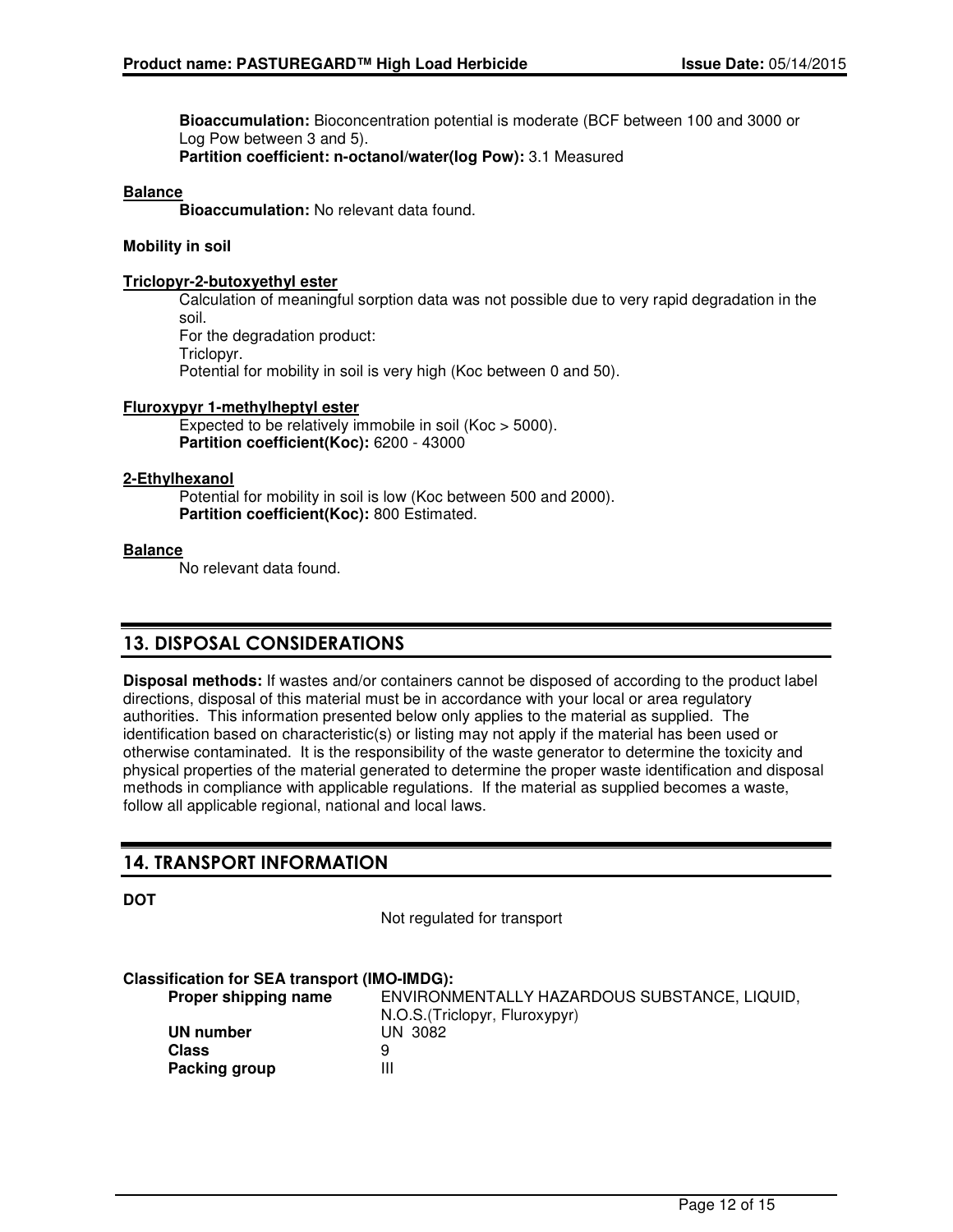| <b>Marine pollutant</b>                       | Triclopyr, Fluroxypyr                                           |
|-----------------------------------------------|-----------------------------------------------------------------|
| <b>Transport in bulk</b>                      | Consult IMO regulations before transporting ocean bulk          |
| according to Annex I or II                    |                                                                 |
| of MARPOL 73/78 and the                       |                                                                 |
| <b>IBC or IGC Code</b>                        |                                                                 |
| Classification for AIR transport (IATA/ICAO): |                                                                 |
| Proper shipping name                          | Environmentally hazardous substance, liquid, n.o.s. (Triclopyr, |
|                                               | Fluroxypyr)                                                     |
| UN number                                     | UN 3082                                                         |
| Class                                         | 9                                                               |

This information is not intended to convey all specific regulatory or operational requirements/information relating to this product. Transportation classifications may vary by container volume and may be influenced by regional or country variations in regulations. Additional transportation system information can be obtained through an authorized sales or customer service representative. It is the responsibility of the transporting organization to follow all applicable laws, regulations and rules relating to the transportation of the material.

### 15. REGULATORY INFORMATION

#### **OSHA Hazard Communication Standard**

**Packing group** III

This product is a "Hazardous Chemical" as defined by the OSHA Hazard Communication Standard, 29 CFR 1910.1200.

### **Superfund Amendments and Reauthorization Act of 1986 Title III (Emergency Planning and Community Right-to-Know Act of 1986) Sections 311 and 312**

Acute Health Hazard Chronic Health Hazard

#### **California Proposition 65 (Safe Drinking Water and Toxic Enforcement Act of 1986)**

This product contains no listed substances known to the State of California to cause cancer, birth defects or other reproductive harm, at levels which would require a warning under the statute.

#### **Pennsylvania (Worker and Community Right-To-KnowAct): Pennsylvania Hazardous Substances List and/or Pennsylvania Environmental Hazardous Substance List:**

The following product components are cited in the Pennsylvania Hazardous Substance List and/or the Pennsylvania Environmental Substance List, and are present at levels which require reporting.

| <b>Components</b>             |  |
|-------------------------------|--|
| 2-Ethylhexanol                |  |
| Triclopyr-2-butoxyethyl ester |  |

#### **Components CASRN** 104-76-7 64700-56-7

#### **Pennsylvania (Worker and Community Right-To-KnowAct): Pennsylvania Special Hazardous Substances List:**

To the best of our knowledge, this product does not contain chemicals at levels which require reporting under this statute.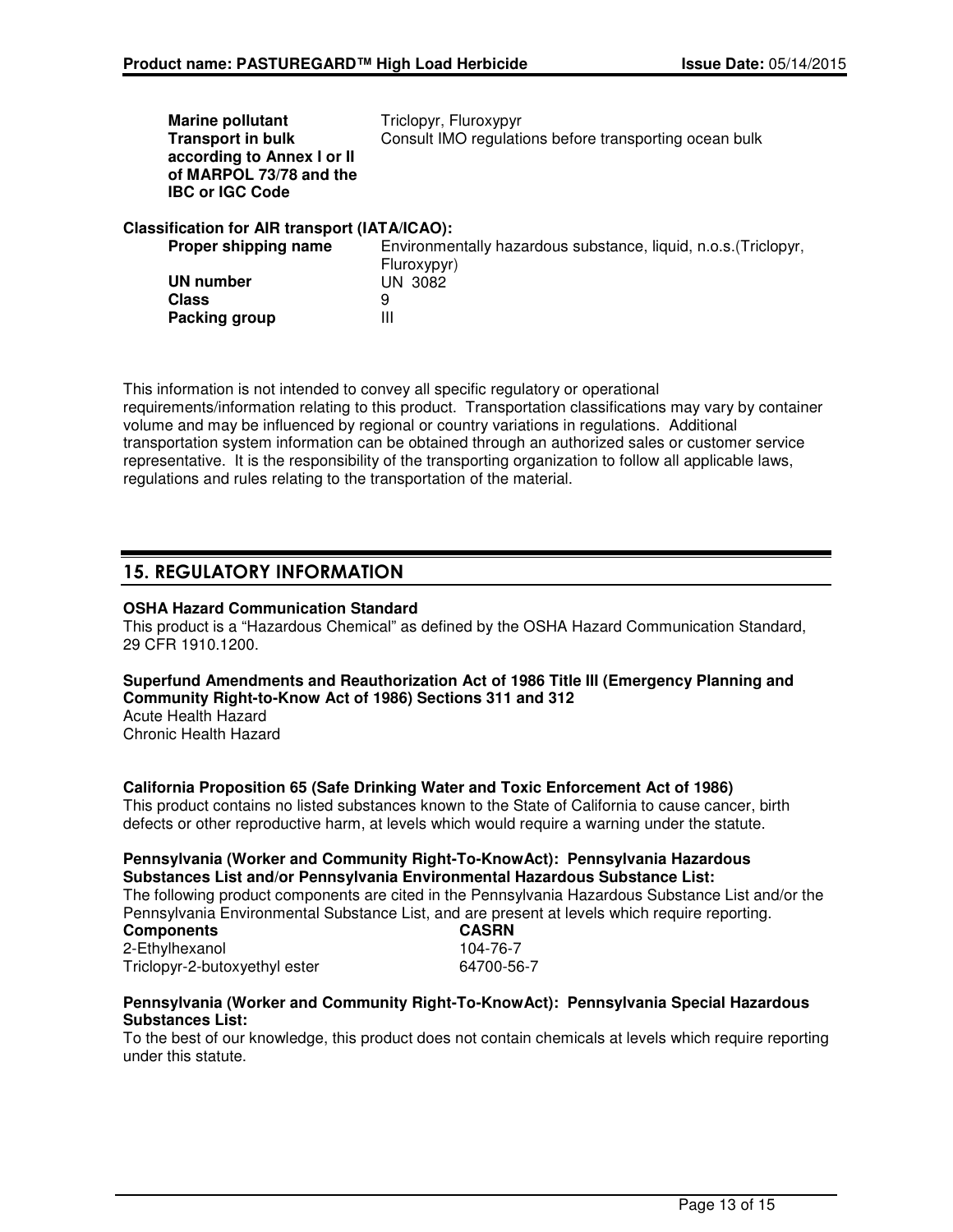#### **United States TSCA Inventory (TSCA)**

This product contains chemical substance(s) exempt from U.S. EPA TSCA Inventory requirements. It is regulated as a pesticide subject to Federal Insecticide, Fungicide, and Rodenticide Act (FIFRA) requirements.

#### **Federal Insecticide, Fungicide and Rodenticide Act**

EPA Registration Number: 62719-637

This chemical is a pesticide product registered by the Environmental Protection Agency and is subject to certain labeling requirements under federal pesticide law. These requirements differ from the classification criteria and hazard information required for safety data sheets, and for workplace labels of non-pesticide chemicals. Following is the hazard information as required on the pesticide label:

#### CAUTION

Causes moderate eye irritation Harmful if swallowed Prolonged or frequently repeated skin contact may cause allergic reactions in some individuals.

# 16. OTHER INFORMATION

#### **Hazard Rating System**

#### **NFPA**

| Health | ⊤iro | Reactivity |
|--------|------|------------|
|        |      |            |

#### **Revision**

Identification Number: 101206633 / A211 / Issue Date: 05/14/2015 / Version: 2.0 DAS Code: GF-2691

Most recent revision(s) are noted by the bold, double bars in left-hand margin throughout this document.

#### **Legend**

| Dow IHG         | Dow Industrial Hygiene Guideline                               |
|-----------------|----------------------------------------------------------------|
| SKIN, DSEN, BEI | Absorbed via Skin, Skin Sensitizer, Biological Exposure Indice |
| TWA             | Time Weighted Average (TWA):                                   |

#### **Information Source and References**

This SDS is prepared by Product Regulatory Services and Hazard Communications Groups from information supplied by internal references within our company.

DOW AGROSCIENCES LLC urges each customer or recipient of this (M)SDS to study it carefully and consult appropriate expertise, as necessary or appropriate, to become aware of and understand the data contained in this (M)SDS and any hazards associated with the product. The information herein is provided in good faith and believed to be accurate as of the effective date shown above. However, no warranty, express or implied, is given. Regulatory requirements are subject to change and may differ between various locations. It is the buyer's/user's responsibility to ensure that his activities comply with all federal, state, provincial or local laws. The information presented here pertains only to the product as shipped. Since conditions for use of the product are not under the control of the manufacturer, it is